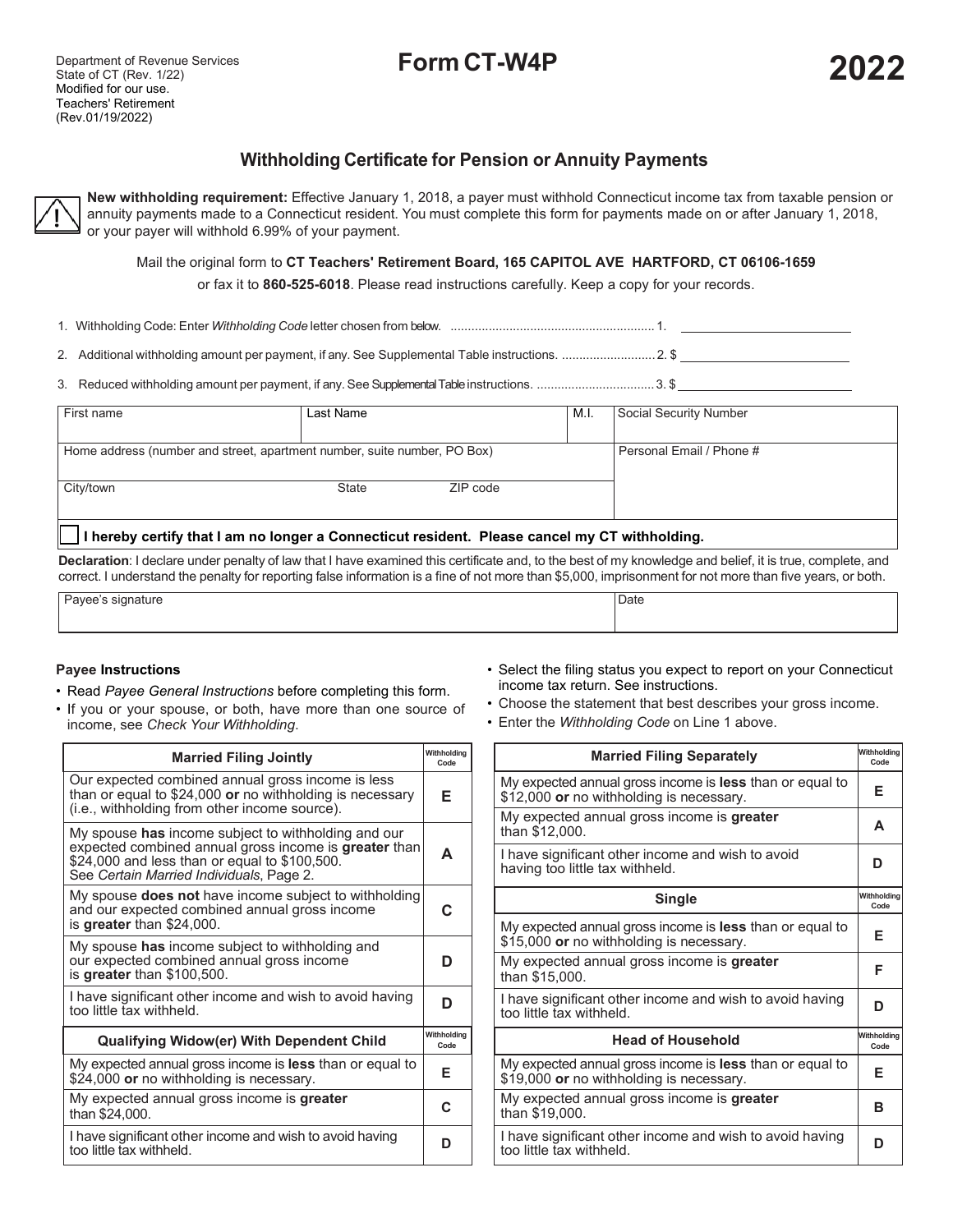# **Form CT-W4P Payee General Instructions**

**FormCT-W4P**, *Withholding Certificate forPension orAnnuity Payments,* is for Connecticut resident recipients of pensions, annuities, and certain other deferred compensation, to tell payers the correct amount of Connecticut income tax to withhold. Your options depend on whether the payment is periodic or nonperiodic. Read the instructions on Page 2 before completing this form.

Effective January 1, 2018, payers of taxable pension or annuity distributions are required to deduct and withhold income tax from such distributions. Payers must calculate the amount to withhold from such distributions using the same method that employers use to determine the amount to withhold from wages.

Complete Form CT-W4P by selecting a withholding code based on the fi ling status you expect to report on your Connecticut income tax return and the statement that best describes your gross income. Form CT-W4P for years 2017 and prior are obsolete.

For Connecticut income tax purposes, *gross income* means all income from all sources, whether received in the form of money, goods, property, or services, not exempt from federal income tax, and includes any additions to income from *Schedule 1* of **Form CT-1040**, *Connecticut Resident Income Tax Return* or **Form CT-1040NR/PY**, Connecticut Nonresident and Part-Year Resident Return.

Generally, the filing status you expect to report on your Connecticut income tax return is the same as the filing status you expect to report on your federal income tax return. However, special rules apply to married individuals who file a joint federal return but have a different residency status. Nonresidents and part-year residents should see the instructions to Form CT-1040NR/PY.

You can't designate a specific dollar amount to be withheld. Failure to give your payer a properly completed 2018 Form CT-W4P will result in 6.99% withholding from your payment(s).

Form CT-W4P will remain in effect until you submit a new one. You should complete a new Form CT-W4P if your tax situation changes, such as your filing status changes. You should furnish your payer with a new Form CT-W4P within ten days of the change. These rules do not apply to lump sum distributions (distributions of the entire account balance). The withholding rate for lump sum distributions is 6.99%.

# **Check Your Withholding**

You may be underwithheld if any of the following apply:

- 1. You or your spouse, or both, have more than one source of income, whether or not subject to withholding;
- 2. You qualify under *Certain Married Individuals* and do not use the *Supplemental Table*; **or**
- 3. You have substantial other income such as interest, dividends or capital gains.

If you are underwithheld, you should consider adjusting your withholding or making estimated payments using **Form CT-1040ES**, *Estimated Connecticut Income Tax Payment Coupon for Individuals*. You may also select *Withholding Code* "D" to elect the highest level of withholding. If you owe \$1,000 or more in Connecticut income tax over and above what has been withheld from your income for the prior taxable year, you may be subject to interest on the underpayment at the rate of 1% per month or fraction of a month. To help determine if your withholding is correct, see **Informational Publication 2018(7)**, *Is My Connecticut Withholding Correct?*

## **Certain Married Individuals**

If you are a married individual filing jointly and you and your spouse both select *Withholding Code* "A," you may have too much or too little Connecticut income tax withheld from your pension or annuity payment. This is because the phase-out of the personal exemption and credit is based on your combined incomes. The withholding tables cannot reflect your exact withholding requirement without considering the income of your spouse.

To minimize this problem, use the *Supplemental Table* to adjust your withholding. You are not required to use this table. **Do not** use the supplemental table to adjust your withholding if you use the worksheet in IP 2018(7).

## **Payer Instructions**

For any payee who does not complete Form CT-W4P, you are required to withhold at the highest marginal rate of 6.99% without allowance for exemption. You are required to keep Form CT-W4Pin your files for each payee. See **Informational Publication 2017(8)**, *Connecticut Tax Guide for Payers of Nonpayroll Amounts,* for complete instructions.

## **For More Information & Forms and Publications:**

Call DRS during business hours, Monday through Friday: **800-382-9463** (Connecticut calls outside the Greater Hartford calling area only); **or 860-297-5962** (from anywhere). TTY, TDD, and Text Telephone users **only** may transmit inquiries anytime by calling 860-297-4911. Visit the DRS website at **[www.ct.gov/DRS](http://www.ct.gov/DRS)** to download and print Connecticut tax forms and publications.